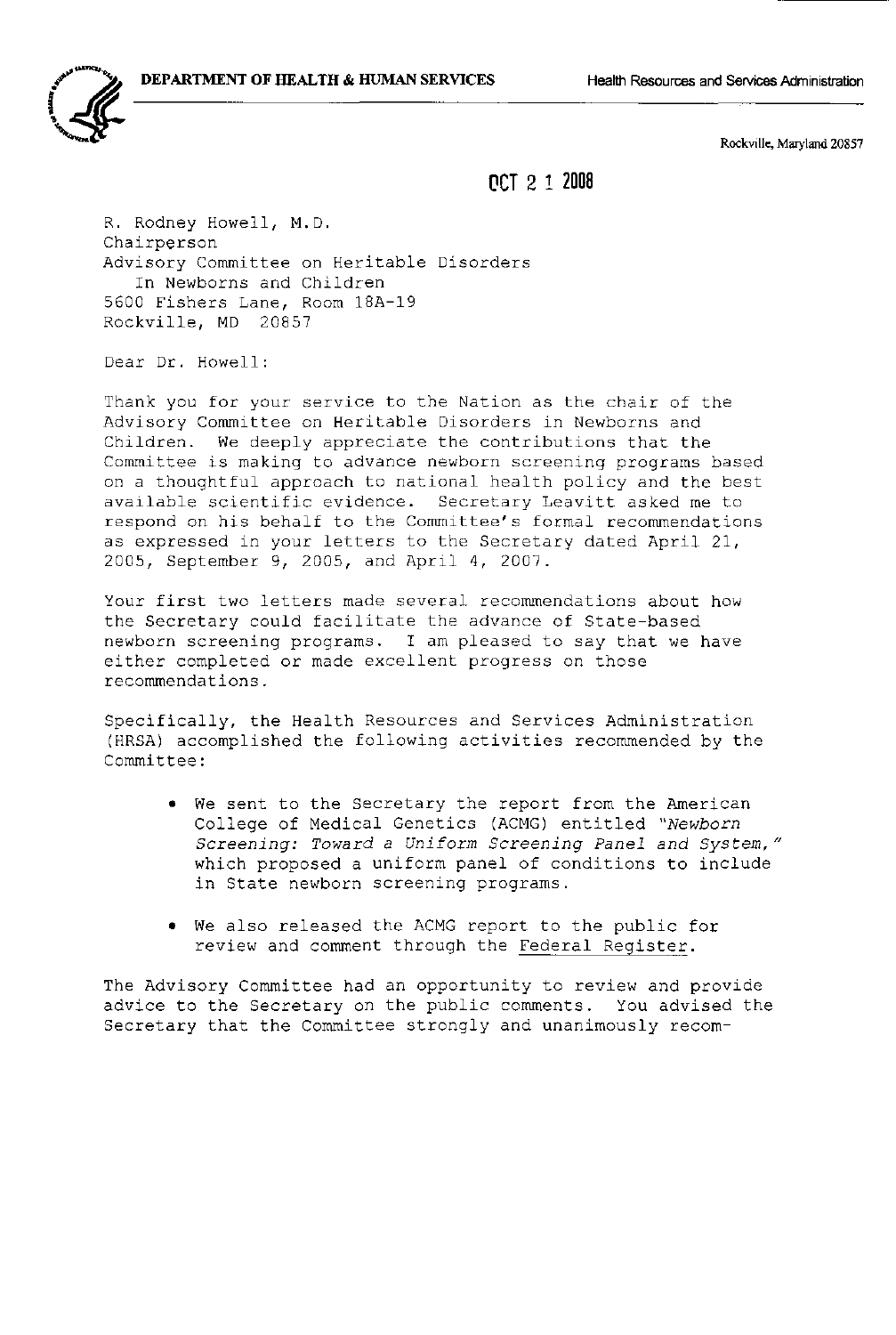Page  $2 - R$ . Rodney Howell, M.D.

mended that the Secretary initiate appropriate action to facilitate adoption of the ACMG recommended screening panel by every State newborn screening program. Based on the information available now, we are considering adopting the conditions recommended in the ACMG report as a national standard for newborn screening programs. Before making this determination, the Secretary would like to consider further information including the findings and recommendations of the President's Council on Bio-Ethics related to ethical issues in the current expansion of newborn screening. Therefore, the Secretary will defer making a determination pending further information.

In the interest of identifying and addressing the needs of newborns and children affected by heritable disorders, HRSA has completed many actions appropriate to facilitating the States' adoption of the ACMG recommendations, including the following:

• We established seven Regional Genetic and Newborn Screening Service Collaboratives and a National Coordinating Center to enhance, improve or expand the ability of State and local public health agencies to provide quality care for screening, counseling or healthcare services to newborns and children having, or at risk for, heritable disorders.

Activities by the Regional Collaboratives and the Coordinating Center are expected to improve access to newborn screening and genetic services and the quality of those services.

- We developed and disseminated educational resources for implementation of a quality newborn screening program.
- We created and published Action Sheets and algorithms as clinical resources for physicians to help them provide on-the-spot quality diagnostic and treatment services. These have been adopted by the ACMG, the American Academy of Pediatrics, and state newborn screening programs. (http://www.acmg.net/resources/policies/ACT/conditionanalyte-links.htm)
- We developed resources for pediatric care providers in order to 1) delineate responsibilities of pediatricians and pediatric medical subspecialists within the newborn screening system, and 2) outline resources that will provide support for the pediatric care professional.